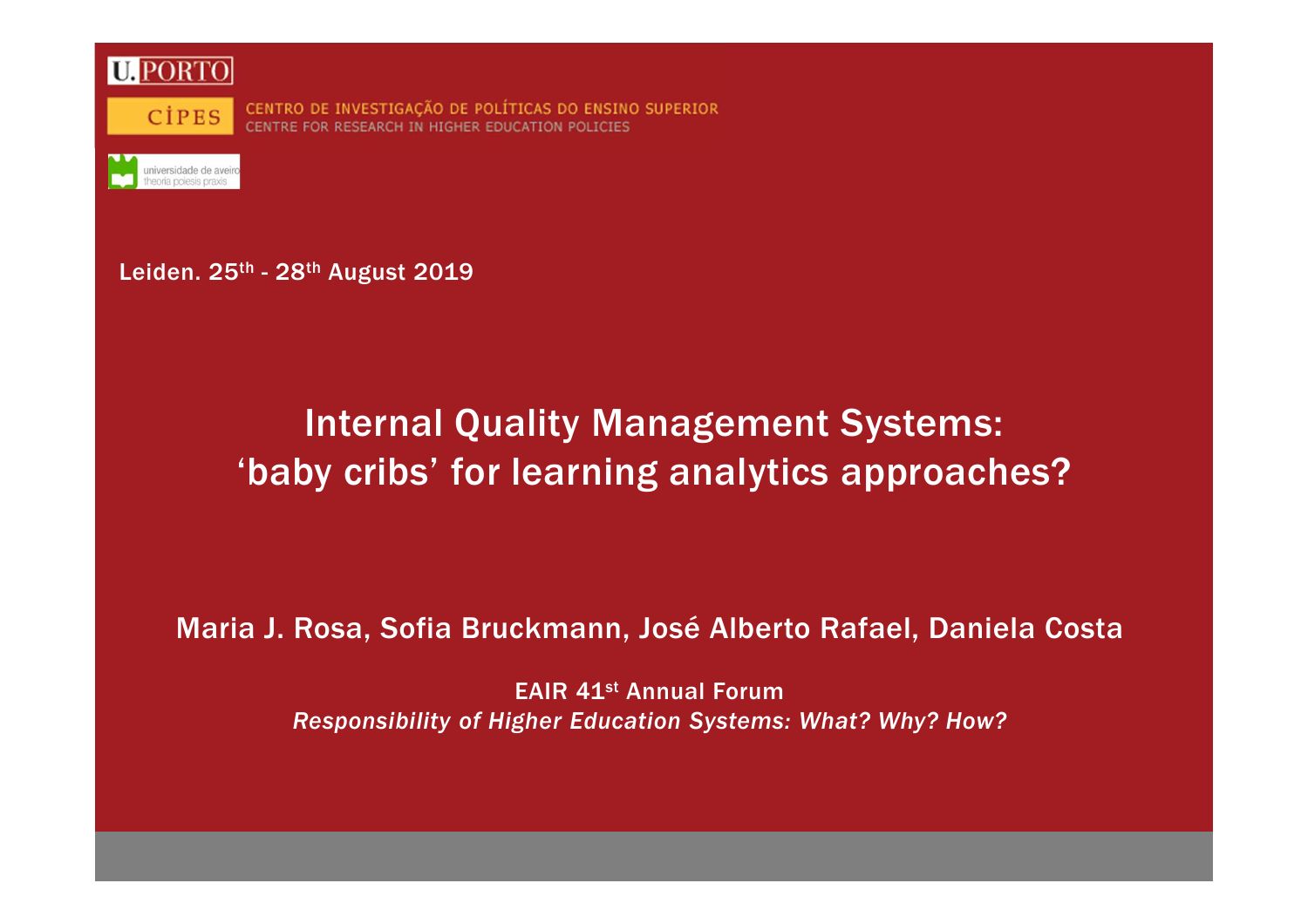

universidade de aveiro

CENTRO DE INVESTIGAÇÃO DE POLÍTICAS DO ENSINO SUPERIOR<br>CENTRE FOR RESEARCH IN HIGHER EDUCATION POLICIES

**Topics to Cover** 

- Introduction
- Background
	- Learning Analytics (LA)
	- Internal QM systems and the possible link with LA
	- The University of Aveiro (UA) and its internal QM system
- Research Methods
- Main Results
- Concluding Remarks

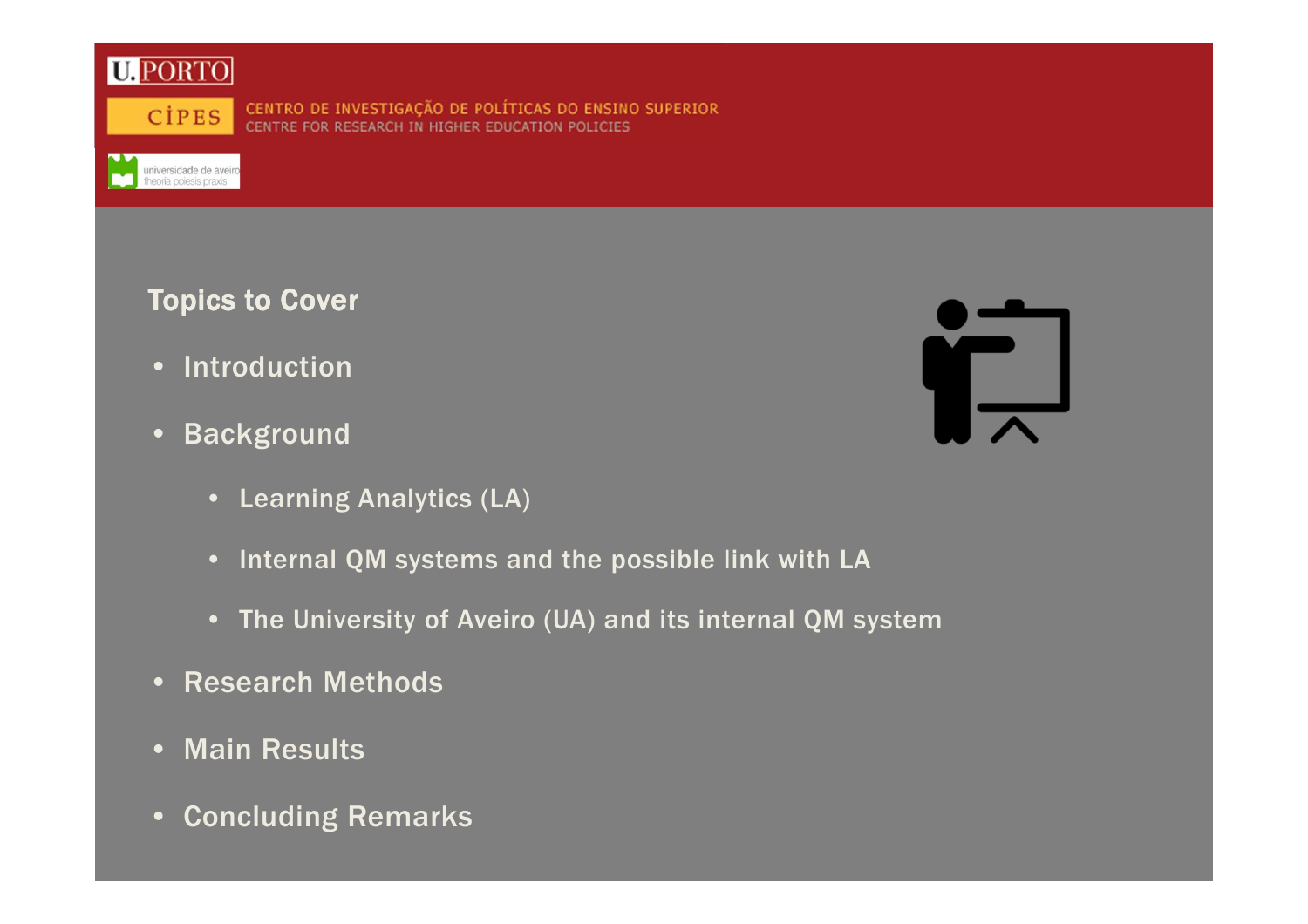

 $\sim$ 



universidade de aveiro

CENTRO DE INVESTIGAÇÃO DE POLÍTICAS DO ENSINO SUPERIOR CENTRE FOR RESEARCH IN HIGHER EDUCATION POLICIES



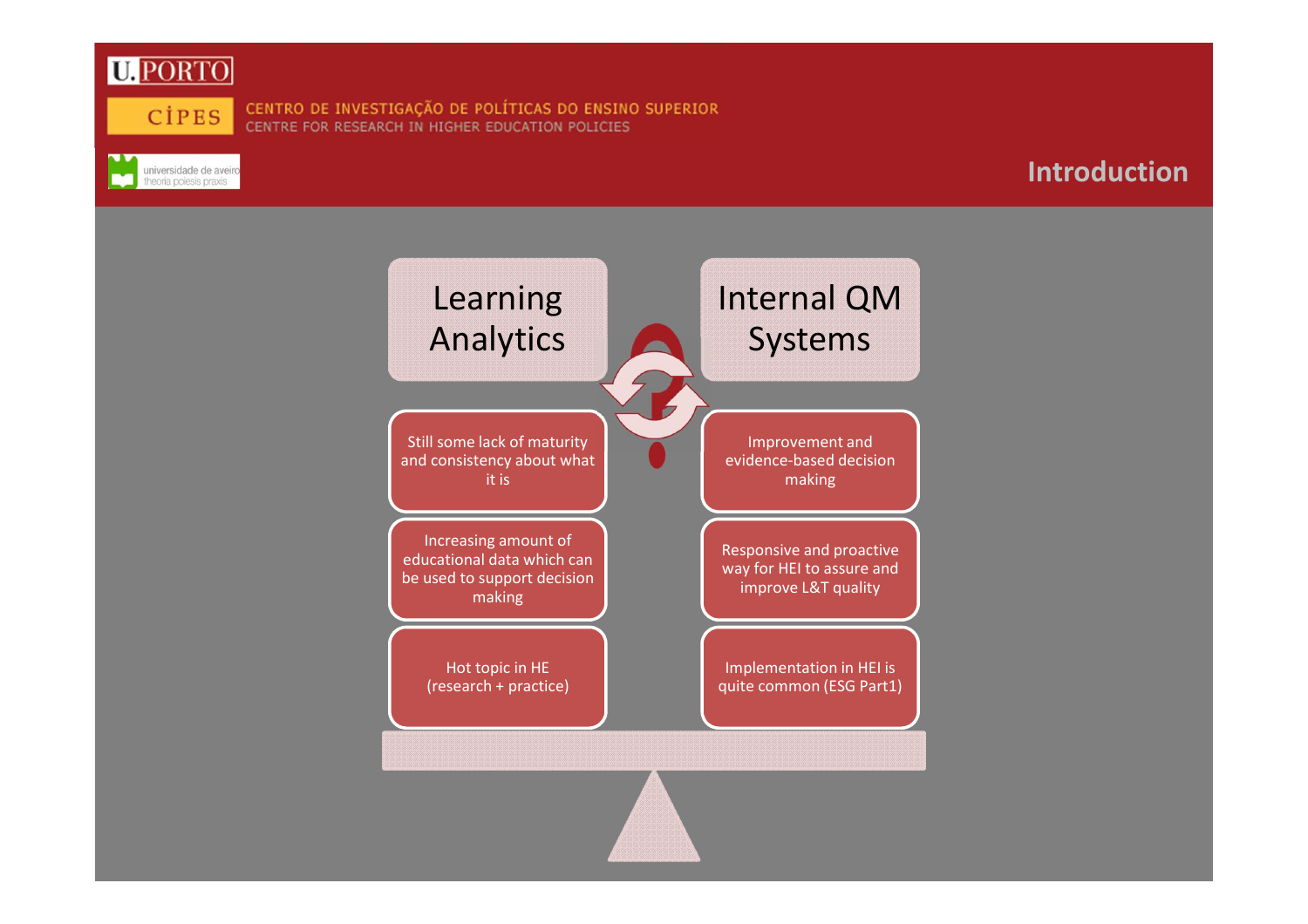



universidade de aveiro<br>theoria poiesis praxis

CENTRO DE INVESTIGAÇÃO DE POLÍTICAS DO ENSINO SUPERIOR CENTRE FOR RESEARCH IN HIGHER EDUCATION POLICIES

### **Introduction**

- **How far are LA and QM systems related?**
- $\bullet$ **How far do they contribute to each other's development?**
- $\bullet$ **Can QM systems act as 'baby cribs' for LA?**

### **Assumptions:**

- $\checkmark$  Both approaches can be seen as mechanisms for HEI to assume their<br>separability for suality responsibility for quality
- $\checkmark$  Implementing a LA approach implies the establishment of a relationship with  $\checkmark$  and the stations within UEL (7ib incline at al. 2017). On the same of existing roles and functions within HEI (Zilvinskis et al., 2017) – QM as one of those functions

The **University of Aveiro** as a case study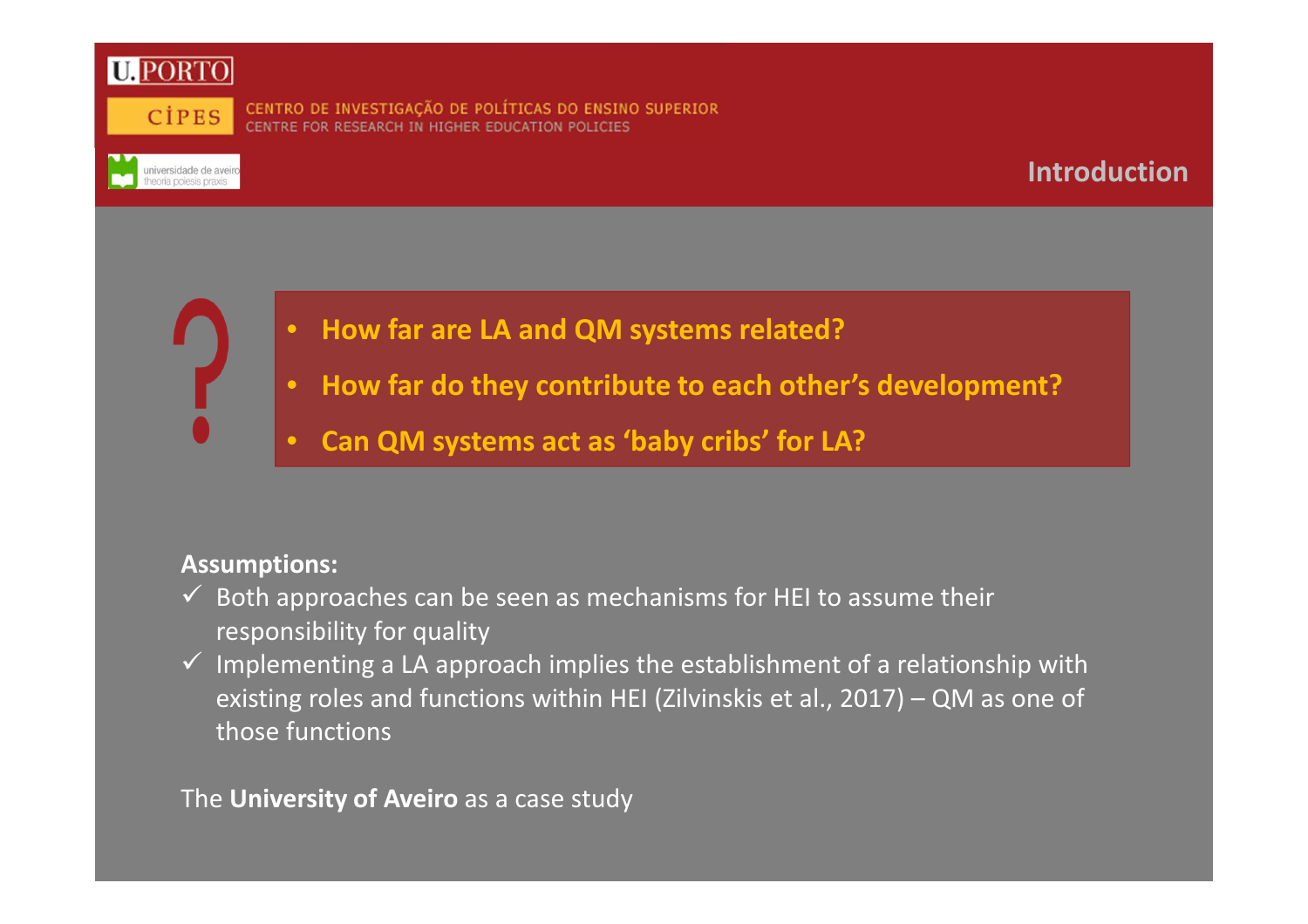

**CIPES** 

universidade de aveiro<br>theoria poiesis praxis

CENTRO DE INVESTIGAÇÃO DE POLÍTICAS DO ENSINO SUPERIOR CENTRE FOR RESEARCH IN HIGHER EDUCATION POLICIES

**Background:***Learning Analytics (LA)*

- HE students "are leaving data footprint behind in their course of study, which<br>halls us about their learning and evening as at university". It is then un to the tells us about their learning and experiences at university". It is then up to the universities to develop adequate approaches "to understand how students learn and optimise the student experience at the university. This is called Learning Analytics" (HEC, 2016: ii)
- → "the process of using living data collected to predict student success, promote intervention or support based on those predictions, and monitor the influence of that action." (Zilvinskis et al., 2017: 10)
- "measuring and understanding learner's performance on an individual basis and how it impacts on the institute's overall conduct" (Daniel, 2017; Romero and Ventura, 2010)
- **"The measurement, collection, analysis and reporting of data about learners and their contexts, for purposes of understanding and optimising learning and the environments in which it occurs" (HEC, 2016)**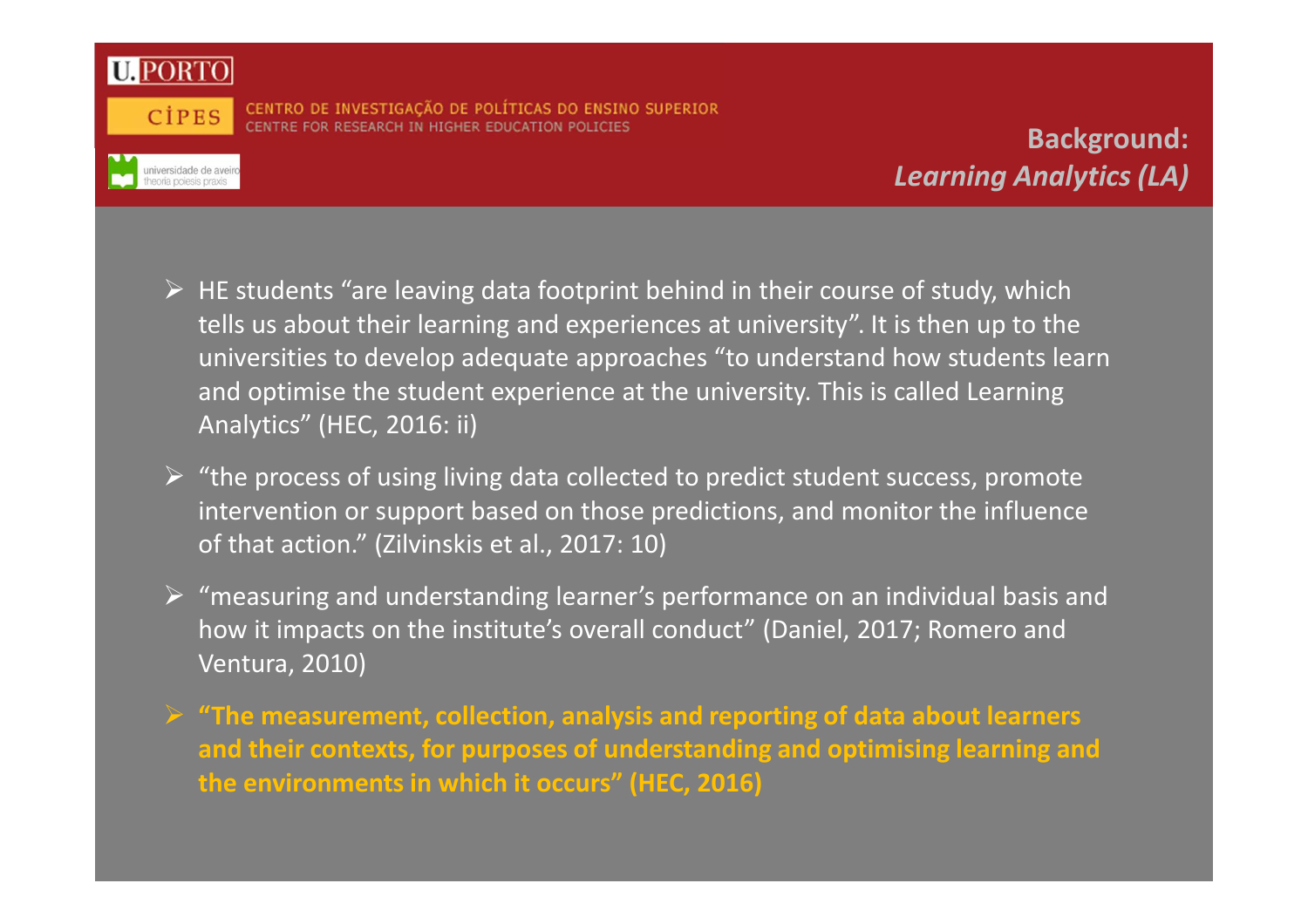



universidade de aveir

CENTRO DE INVESTIGAÇÃO DE POLÍTICAS DO ENSINO SUPERIOR CENTRE FOR RESEARCH IN HIGHER EDUCATION POLICIES

## **Background:***Learning Analytics (LA)*

**DATA** (Zilvinskis et al., 2017; HEC, 2016)



**TRADITIONAL** (e.g. students' records, answers to different types of surveys, staff data, financial data or estates data)



From **TRANSACTIONAL SYSTEMS** (e.g. learning management systems, online course platforms, social networks, e-books or online journals downloads or log-ins to the virtual learning environments)

- $\Box$ But… **data in itself is not decision making**.
- $\bullet$  So, and despite **technology** being a **key factor in LA**, **human factors** are still **paramount** to its successful implementation and long-term use.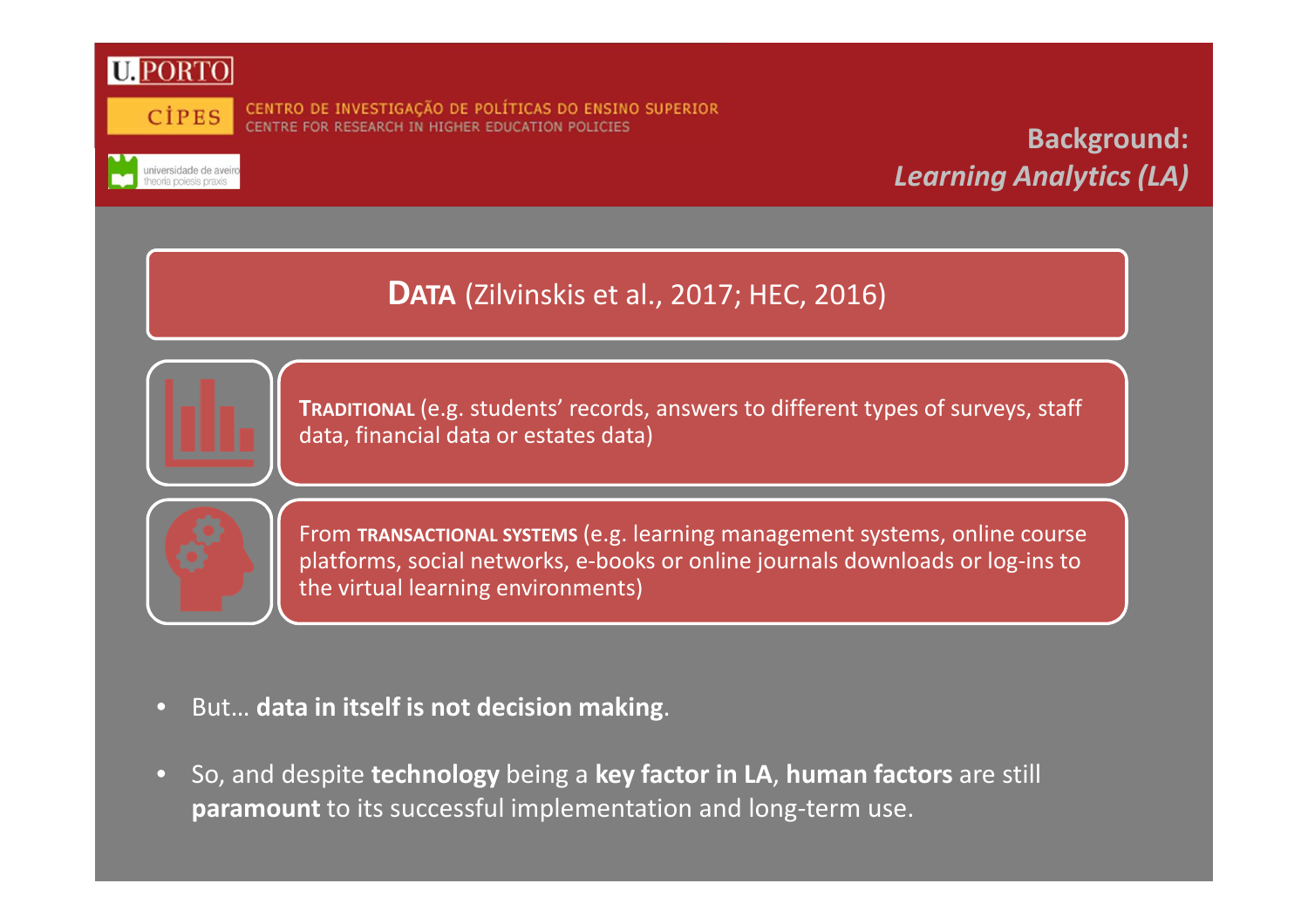



universidade de aveir<br>theoria poiesis praxis

CENTRO DE INVESTIGAÇÃO DE POLÍTICAS DO ENSINO SUPERIOR RE FOR RESEARCH IN HIGHER EDUCATION POLICIES

## **Background:***Learning Analytics (LA)*

### **Collection of students' data**

Brings ethical and legal issues – consent, data protection and confidentiality. Any LA approach needs to be well organised, legally transparent and respect ethical standards

The **Delicate Checklist** (Drachsler and Greller, 2016)

- D **Determination** Why you want to apply learning analytics?
- E **Explain** Be open about your intentions and objectives
- L **Legitimate** Why you are allowed to have data?
- I **Involve** Involve all stakeholders and the data subjects
- C **Consent** Make a contract with the data subjects
- A **Anonymise** Make the individual not retrievable
- T **Technical** Procedures to guarantee privacy
- E **External** If you work with external providers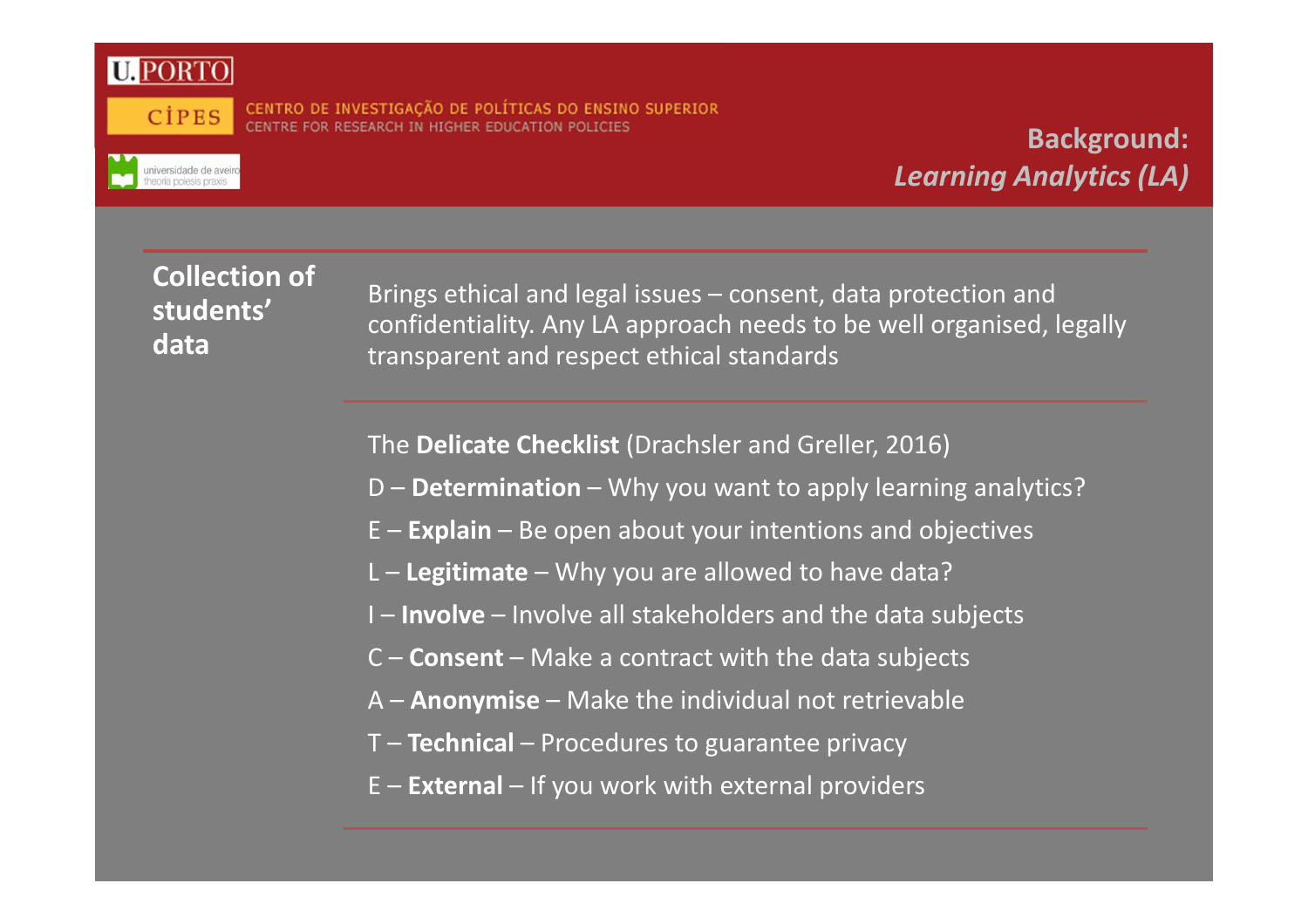

universidade de aveiro<br>theoria poiesis praxis

## **Background:***Learning Analytics (LA)*

### **The three steps of a LA approach (Pinantoan, 2013)**



### Different uses of LA (Mustafina et al., 2018):

# **Descriptive** approach

 $\checkmark$  data is used to understand past or current events and support decision making

## **Prognostic** approach

 $\checkmark$  uses historical data and constructs models that allow to predict future outcomes (very often in right of failing). students in risk of failing)

# **Prescriptive** approach

 $\checkmark$  students are provided with information about resources and/or activities that most likely will  $\checkmark$ help them improving learning effectiveness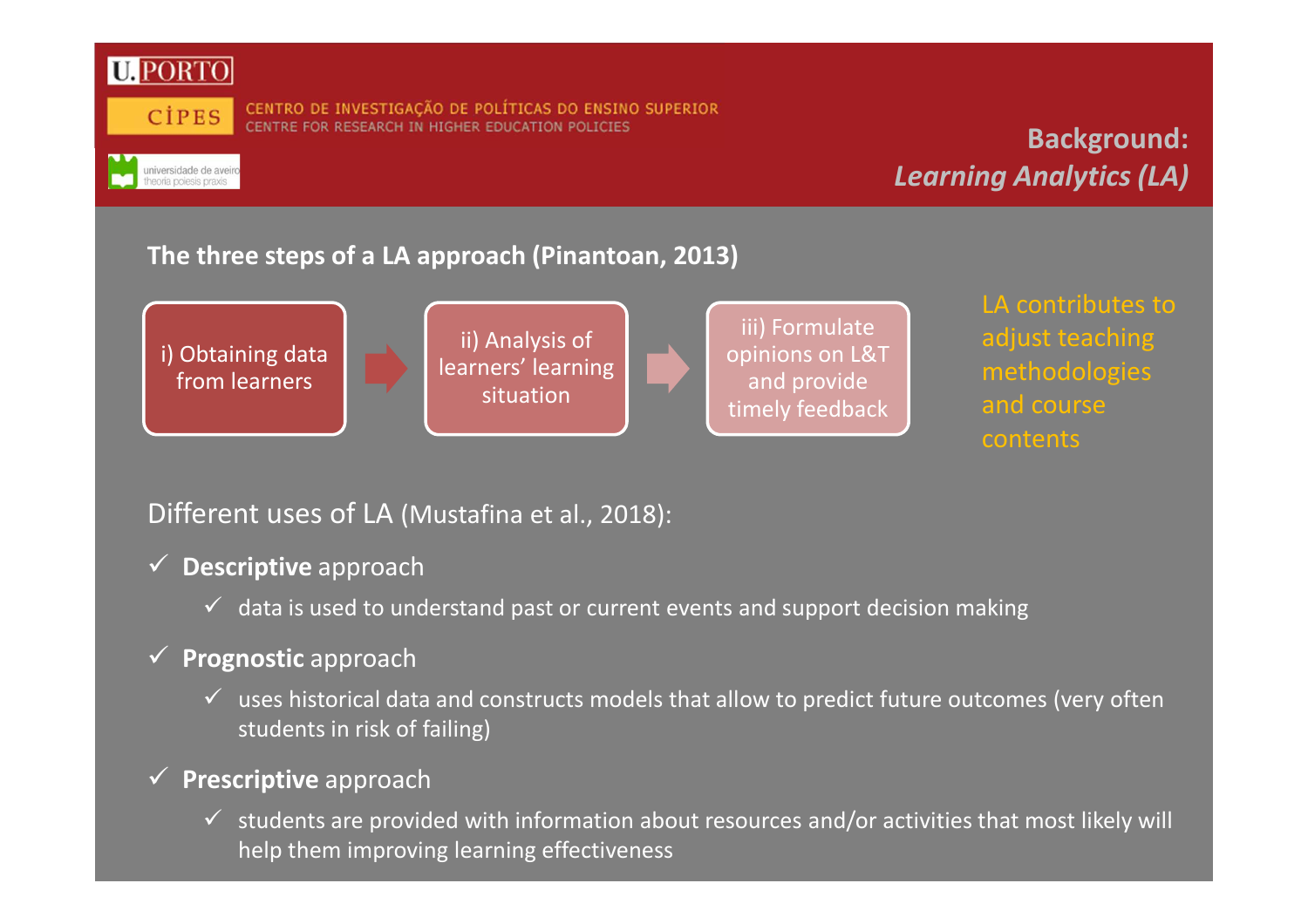

CENTRO DE INVESTIGAÇÃO DE POLÍTICAS DO ENSINO SUPERIOR<br>CENTRE FOR RESEARCH IN HIGHER EDUCATION POLICIES

## **Background:***Learning Analytics (LA)*

LA can be used by **different actors** and contribute to achieve **different purposes** (Mustafina et al., 2018):

- $\triangleright$  allow teachers identifying what resources their students use and how active they are
- $\blacktriangleright$ helping students to conduct self-assessment exercises of how much they have learned
- $\blacktriangleright$ give teachers and students real time information, so they can act timely
- $\triangleright$ help design better curricula for courses and study programmes
- $\triangleright$ identify patterns of learning activity that potentiate academic performance
- > identify students that have changed their learning process, allowing the identification of possible causes for that and providing targeted support

**But LA is just a tool for answering questions and providing information on learners and their learning process!! A "broader, more effective and action-oriented methodology" is needed to really improve L&T!**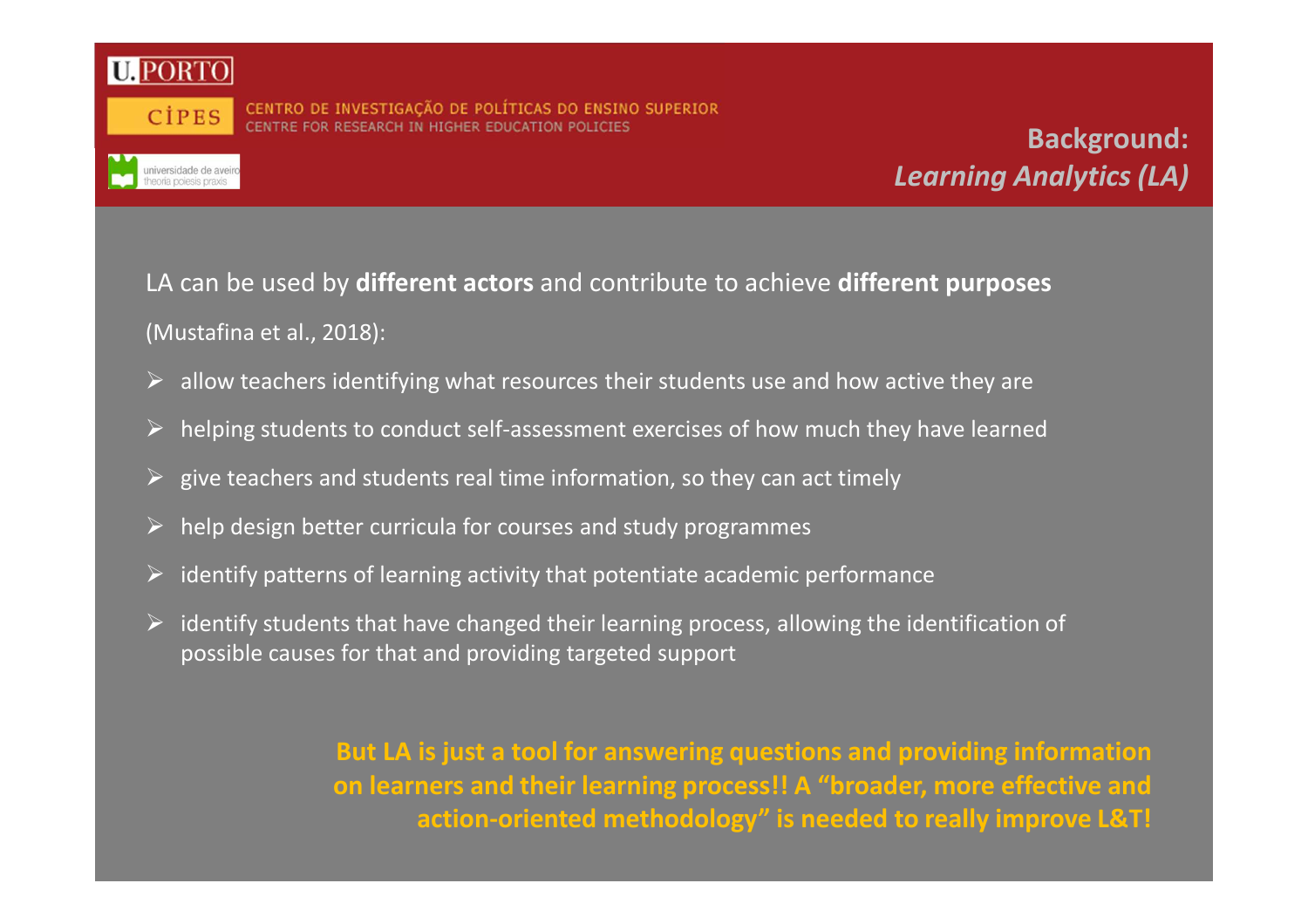

universidade de aveira<br>theoria poiesis praxis

CENTRO DE INVESTIGAÇÃO DE POLÍTICAS DO ENSINO SUPERIOR CENTRE FOR RESEARCH IN HIGHER EDUCATION POLICIES

**Background:***Internal QM systems and the possible link with LA*

- External and internal QA mechanisms have been implemented in European HE since the mid-80s
- Internal QM systems are becoming a reality in HEIs under the assumption that the responsibility for quality assurance ultimately lies with institutions
- ► ESG Part1 set of guidelines of internal QM systems. But other guidelines can be used by institutions in line with their goals and mission
- Why do HEIs decide to implement an internal QM system?
	- Accountability vs Improvement
	- Answer to external QA systems and as a way to internally assure and improve their own quality as organisations and that of their processes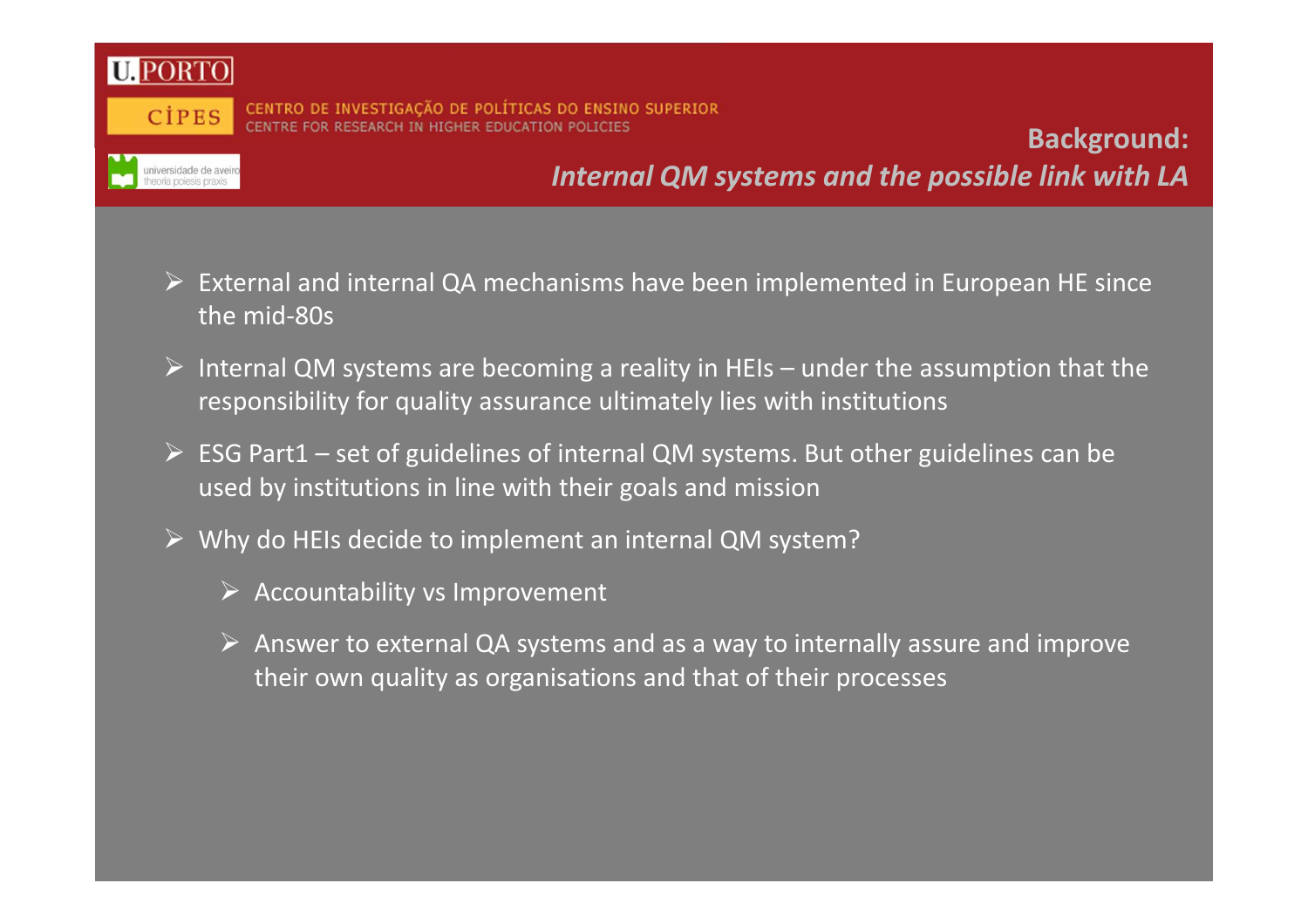

universidade de aveira<br>theoria poiesis praxis

CENTRO DE INVESTIGAÇÃO DE POLÍTICAS DO ENSINO SUPERIOR CENTRE FOR RESEARCH IN HIGHER EDUCATION POLICIES

### **Background:***Internal QM systems and the possible link with LA*

### **Some issues on QM systems…**

- One strong motivation for implementing a QM system is L&T quality enhancement
- $\triangleright$  QM systems implementation relies in the principle of "evidence-based decision making (ISO 9001:2015) + "information management" standard (ESG Part1)
- > QM systems call for all stakeholders' involvement, with a special relevance for teachers and students



### **LA is about:**

- $\checkmark$  Enhancing L&T
- $\checkmark$  Collecting and analysing data about learners and their contexts with the goal of optimising the learning process
- $\checkmark$  To be effective it needs to rely on people's engagement, since only people can take decisions

**So they are intertwined and may tend to support each other!!!**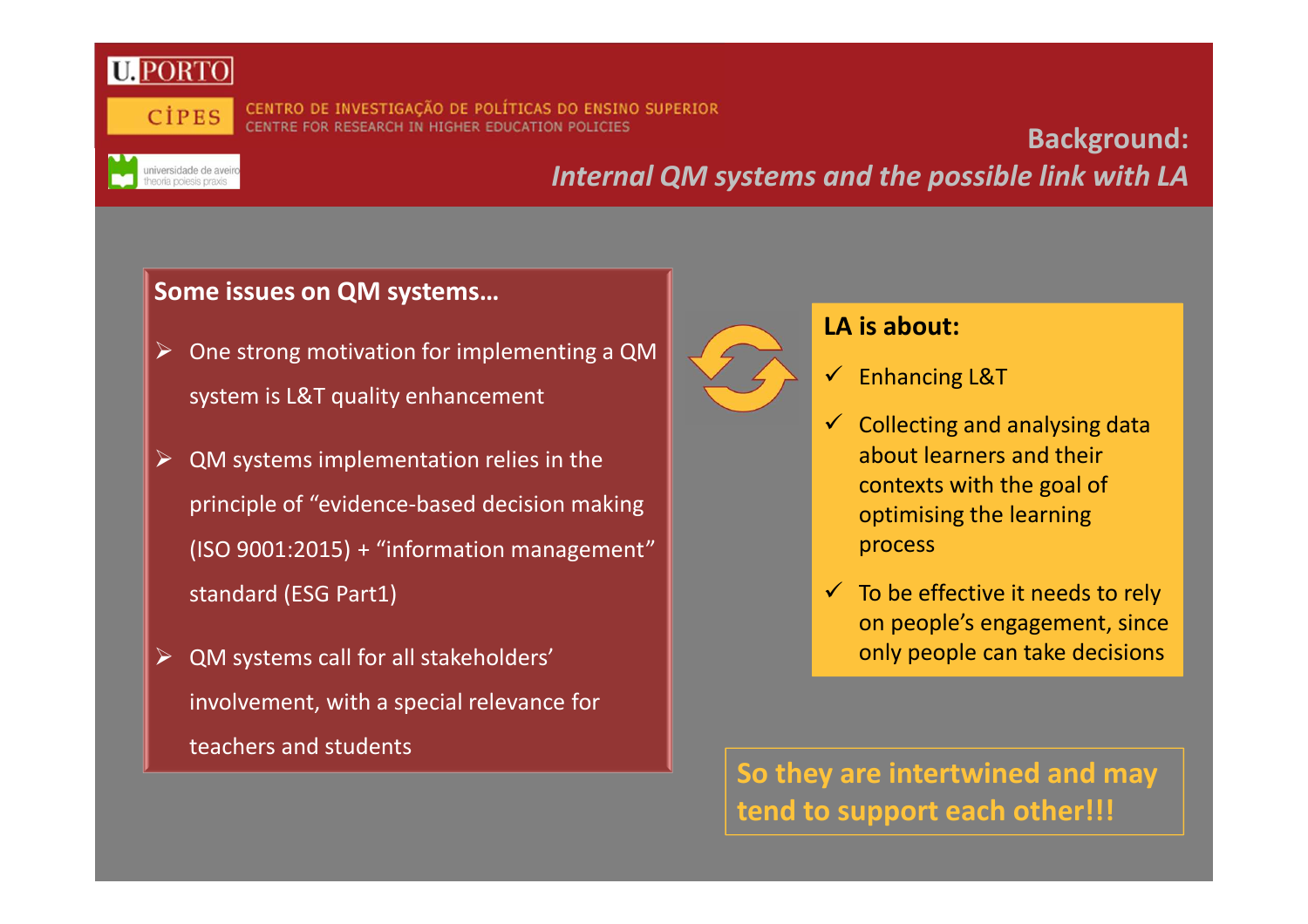

universidade de aveir

### CENTRO DE INVESTIGAÇÃO DE POLÍTICAS DO ENSINO SUPERIOR CENTRE FOR RESEARCH IN HIGHER EDUCATION POLICIES

## **Background:***The UA and its internal QM system*

### **SIGQ\_UA – the UA internal QM system (certified in 2017)**

- $\Box$ set of processes that guarantee the quality of the activity in the institution's mission areas
- •processes organised in three levels: strategic; core and support
- •L&T is the most well-developed area

### **A set of interrelated mechanism assure the quality of L&T**

- √ procedures for creating, monitoring and reviewing study cycles  $\checkmark$
- $\checkmark$ internal QA subsystems for the courses; study cycles and doctoral programmes
- $\checkmark$ the platforms ACMP, Data Portal and PACO
- $\checkmark$ the Tutoring Programme and the FICA
- $\checkmark$ teaching support mechanisms

### **The UA Performance Data Management Model for L&T**

# romotion of booming internationalisation inter-disciplinary instruction

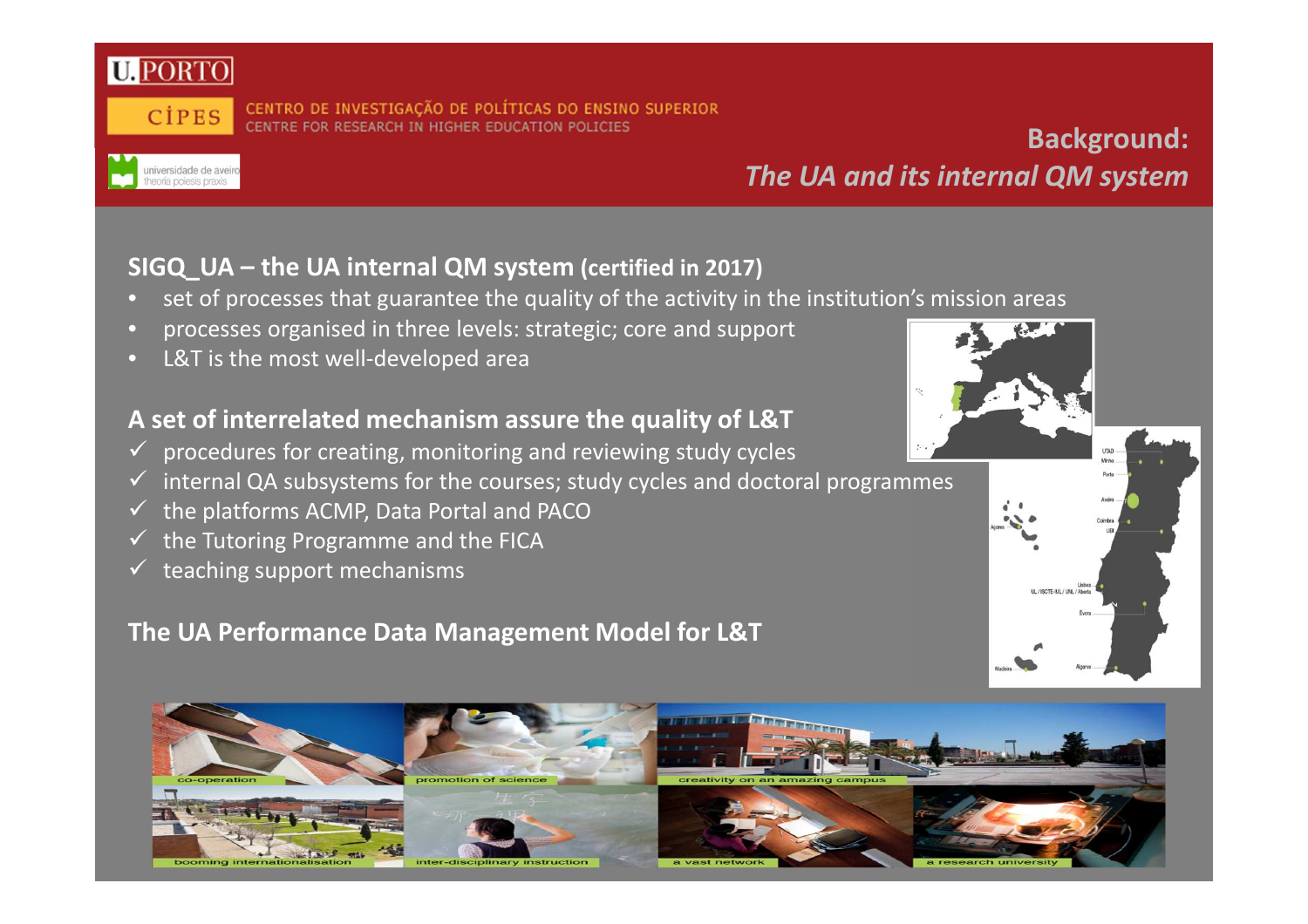



universidade de avei

CENTRO DE INVESTIGAÇÃO DE POLÍTICAS DO ENSINO SUPERIOR CENTRE FOR RESEARCH IN HIGHER EDUCATION POLICIES

### **Research Methods**



Empirical data collected through **focus groups** conducted at the UA, under the scope of the **SQELT Project** – *Sustainable Quality Enhancement in Higher Education Learning and Teaching. Integrative Core Dataset and Performance Data Analytics*.

One of the project's research questions relates to how **different groups of internal stakeholders** perceive the **way LA is put into practice at the institutions**, including LA functions and a preliminary SWOT analysis for LA



5 different focus groups: teaching staff; students; QM staff; leadership; SEE members (from different study cycles, subsystems and scientific areas)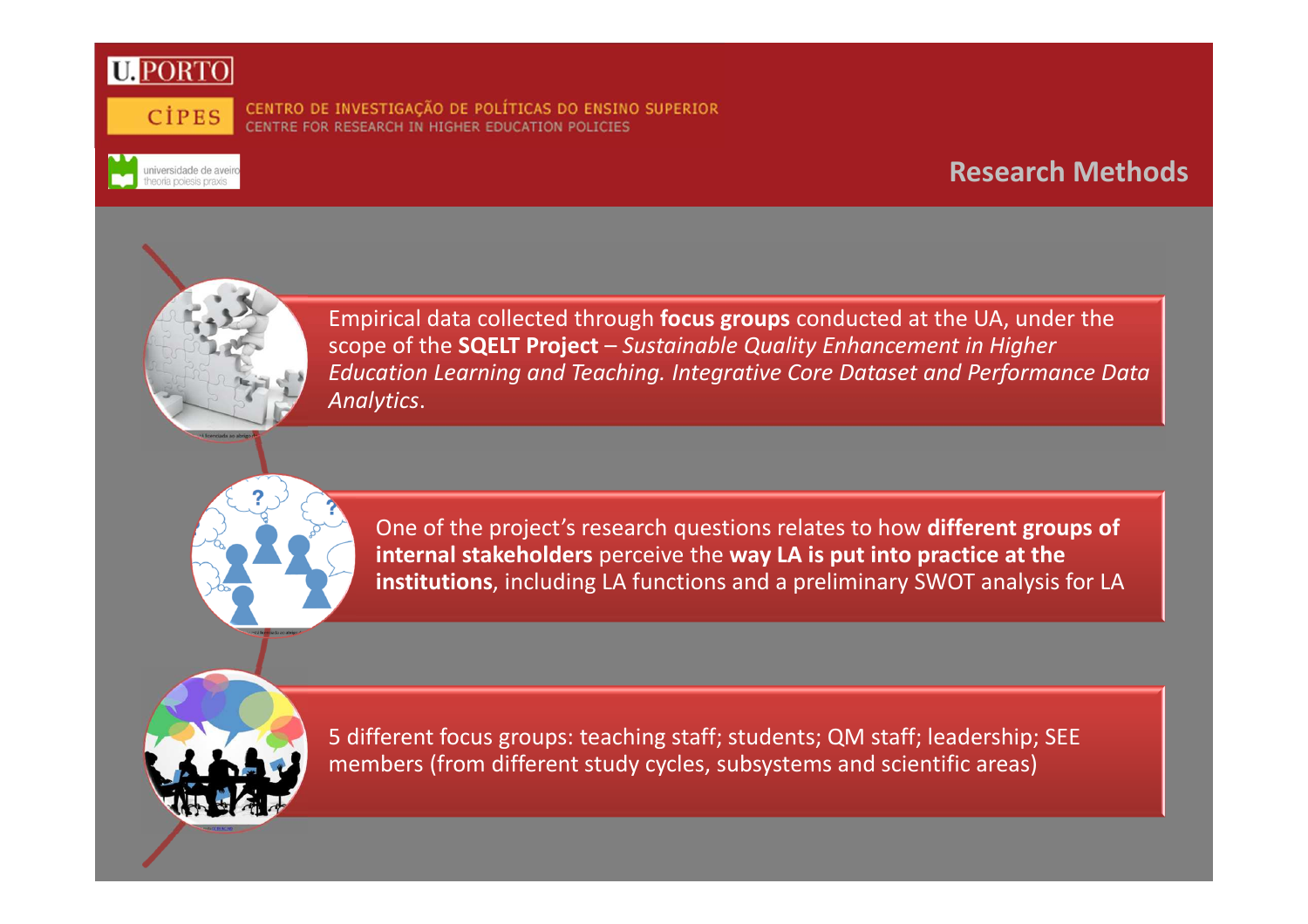



universidade de aveiro<br>theoria poiesis praxis

#### CENTRO DE INVESTIGAÇÃO DE POLÍTICAS DO ENSINO SUPERIOR CENTRE FOR RESEARCH IN HIGHER EDUCATION POLICIES

### **Data and Methods**



### **Interview Guideline**

- i. Is LA put into practice in UA? If yes, which are the functions of LA performed in the university?
- ii. In which ways could the different actors participate in the development of LA at UA?
- iii. Is there an ethical framework or policy for LA at the university? (e.g.: data privacy, reliability and control)?

iv.Which are the strengths, weaknesses, opportunities and threats of the UA LA approach?



**"The measurement, collection, analysis and reporting of data about learners and their contexts, for purposes of understanding and optimisinglearning and the environments in which it occurs" (HEC, 2016)**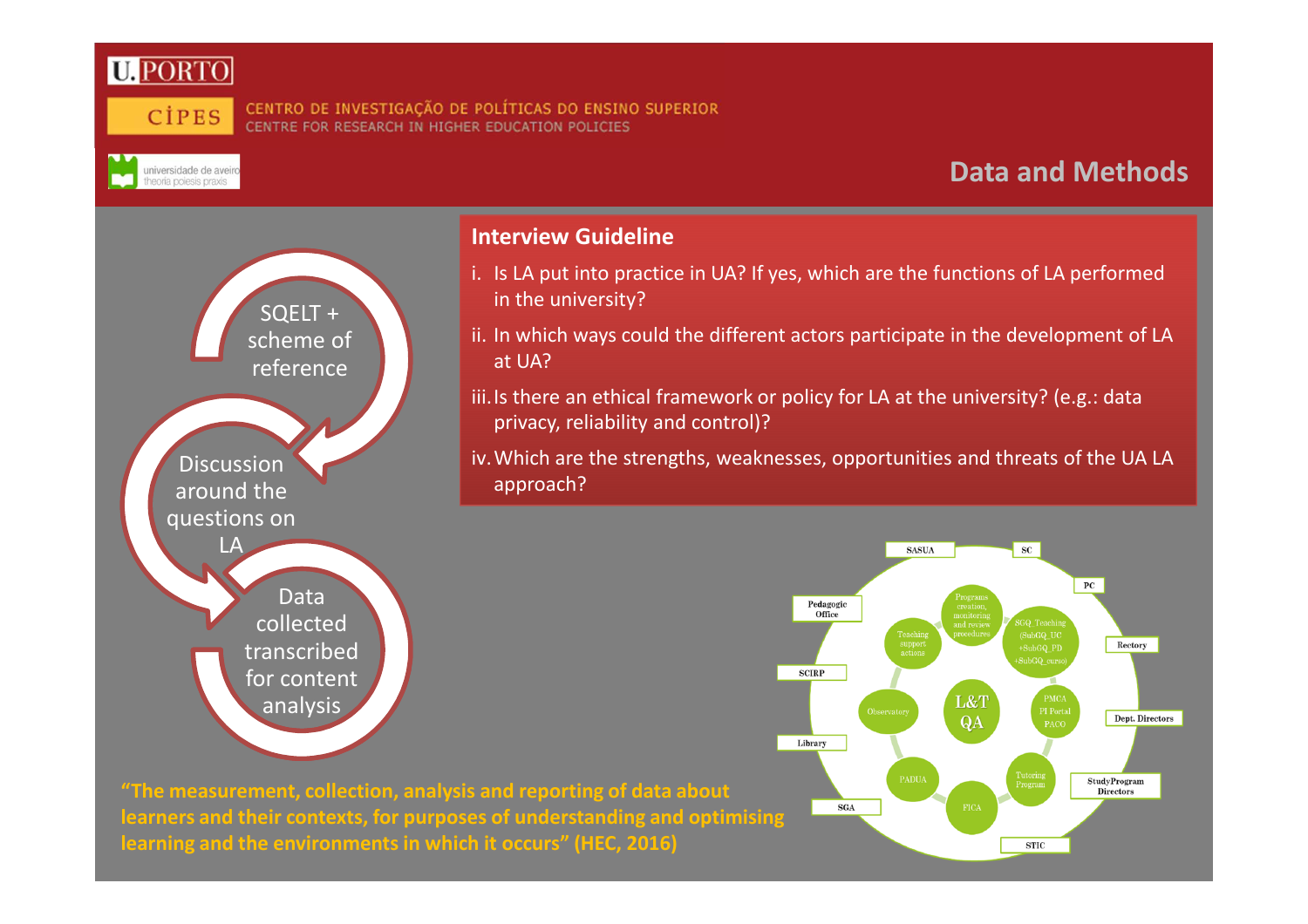

universidade de aveir<br>theoria poiesis praxis

CENTRO DE INVESTIGAÇÃO DE POLÍTICAS DO ENSINO SUPERIOR CENTRE FOR RESEARCH IN HIGHER EDUCATION POLICIES

## **Is LA put into practice at the UA?Which LA functions are performed in the university?**

**LA exists at UA… to a certain extent!**

FG participants identified a **set of existent mechanisms and structures** that allow **collecting and analysing data** about learners and their contexts with the goal of improving L&T

**SubGQ\_UC** is the **most referred mechanism** (pedagogic surveys; study cycles' commissions): collection of data on L&T to support concrete pedagogical decisions about courses, teachers and study cycles, the quality improvement of courses and the verification of study workload

**FICA** and **Tutoring Programme** are other mechanisms existent at the UA considered to be part of its LA approach – they help to support the study of learning-related emotions

Every **continuous assessment moment** and the **grades** students obtain along their path are also LA approaches

**Relation of proximity** between teachers and students: supports the study of learning-related emotions and the identification of learning failures in study and of learning deficits in learning and environment support for students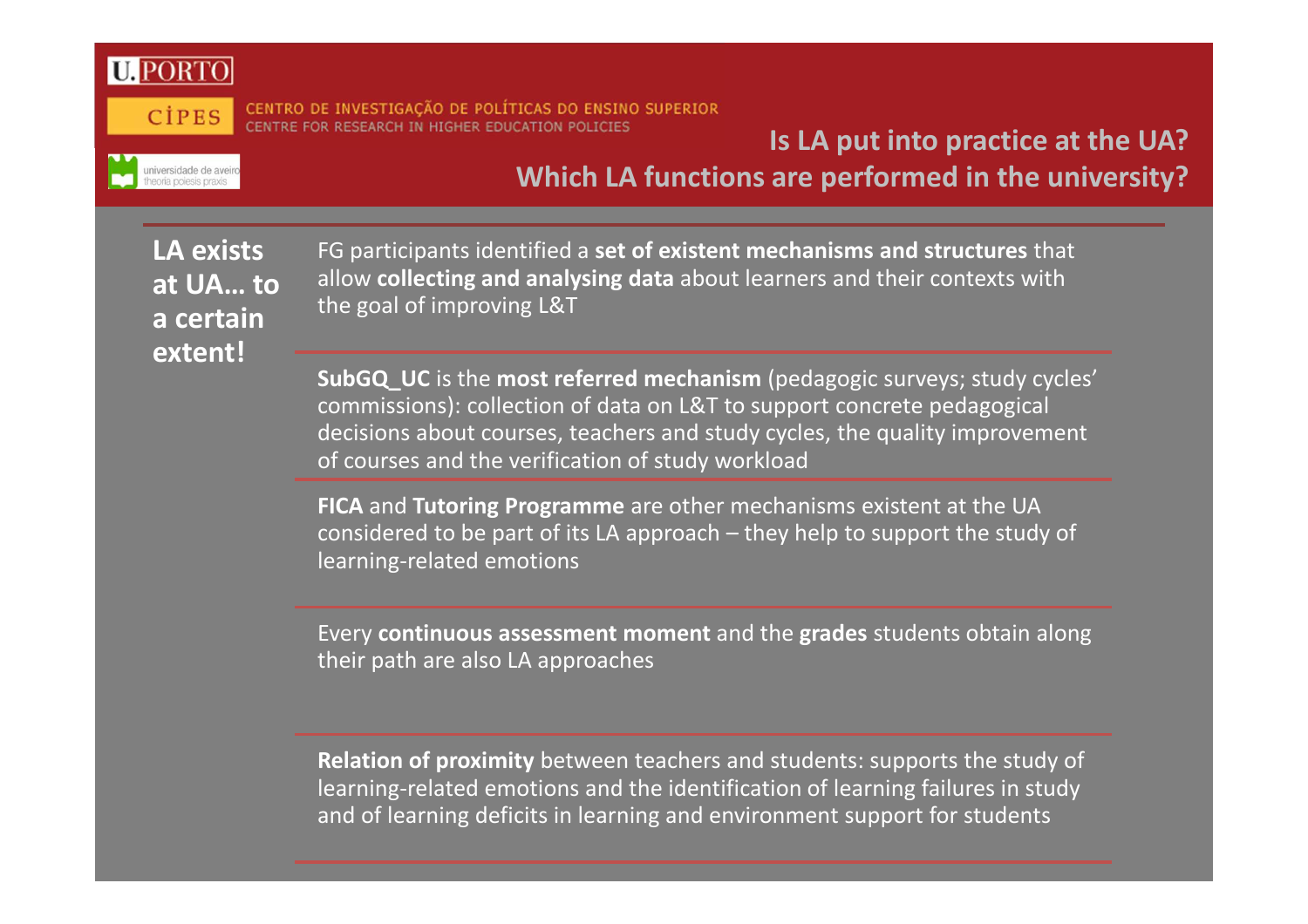

universidade de aveir<br>theoria poiesis praxis

CENTRO DE INVESTIGAÇÃO DE POLÍTICAS DO ENSINO SUPERIOR RE FOR RESEARCH IN HIGHER EDUCATION POLICIES

## **Is LA put into practice at the UA?Which LA functions are performed in the university?**

**LA exists at UA… to a certain extent!**

Significant **amount of information** is collected, treated, analysed and used at institutional level (for strategy and management), which is **in line with a LA approach**

But, there are also **some weaknesses in the actual LA approach**:

- •- actors do not always act in a responsible way (do not perform their roles)
- •- actors need to go beyond monitoring and actually take action
- •- lack of integration of platforms, processes and data: work overload
- •- access to data is only available to a small number of people
- •- some data is missing but there is also some degree of information overload
- •- students' focus should be complemented with teachers' focus
- •- not all stakeholders are aware of the L&T LA functioning
- •- the complete student lifecycle should be considere d
- •- not enough feedback on the LA mechanisms to students and teachers
- not much data is collected on students' soft skills or on data/indicators that can be used to explain students' performance
- •- the human factor is essential: ultimately data has to be analysed by people!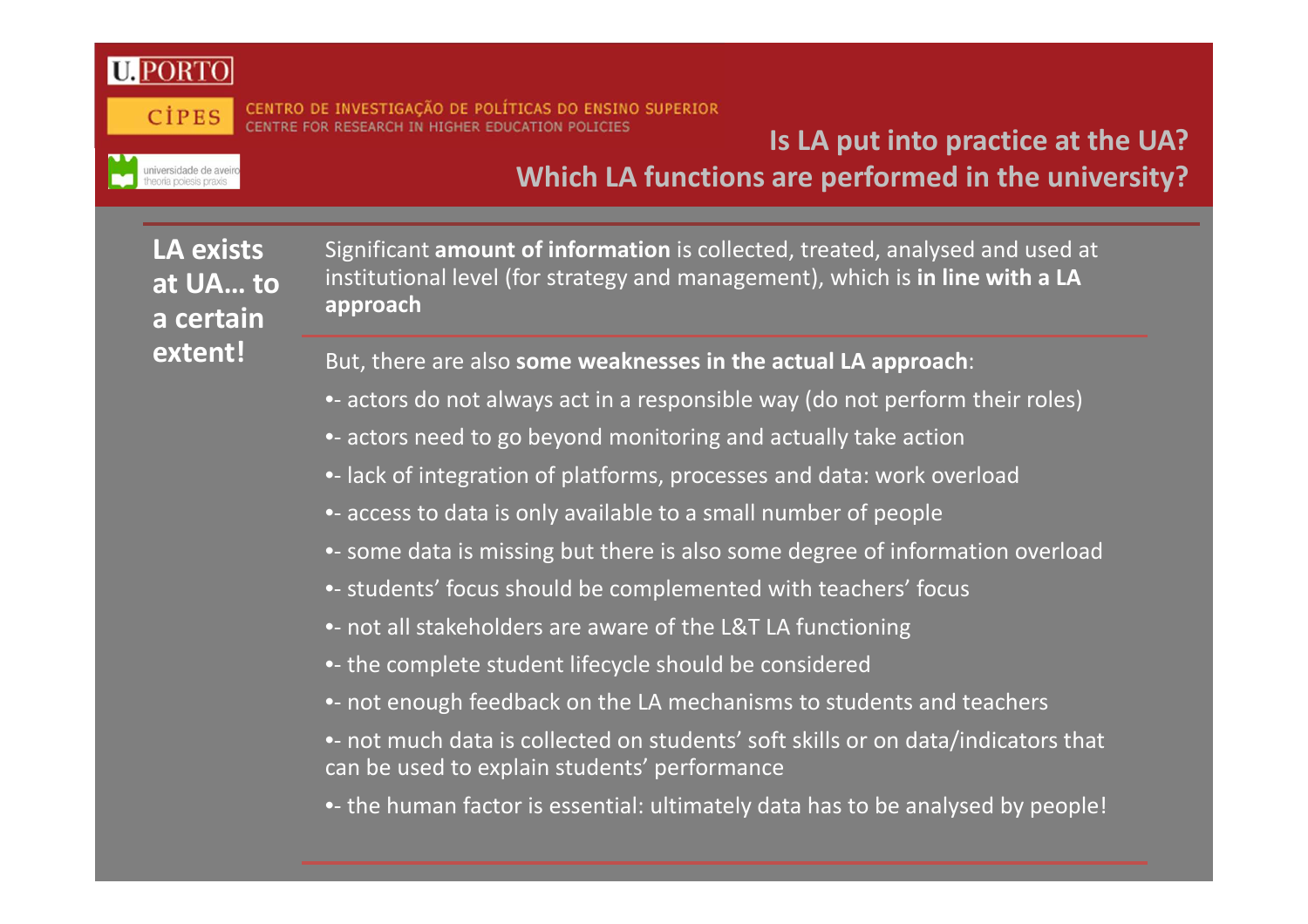**NV** 



universidade de aveiro

CENTRO DE INVESTIGAÇÃO DE POLÍTICAS DO ENSINO SUPERIOR<br>CENTRE FOR RESEARCH IN HIGHER EDUCATION POLICIES

### **Actors participation in the development of LA at UA**

Acto **nee appropriate** the **bene LA**

| rs<br>d to<br>ropriate<br>internal<br>efits of | Actors see LA mechanisms as ways to feed external demands for compliance<br>(accreditation)                                                                      |
|------------------------------------------------|------------------------------------------------------------------------------------------------------------------------------------------------------------------|
|                                                | Monitoring consequences are not yet a reality and depend very much on each<br>particular actor                                                                   |
|                                                | Leadership sees as its role to motivate all university's actors to actively<br>participate in the existing L&T quality monitoring and improvement mechanisms     |
|                                                | L&T quality pivots should be identified in all departments and given<br>responsibility to engage their colleagues                                                |
|                                                | The few vital key indicators of L&T quality should be identified, making the LA<br>approach as simple and effective as possible                                  |
|                                                | Special attention should be given to the profiles of the study cycle and<br>department directors since their roles are paramount for an effective LA<br>approach |
|                                                | The informal component should not be forgotten: the proximity between all<br>actors                                                                              |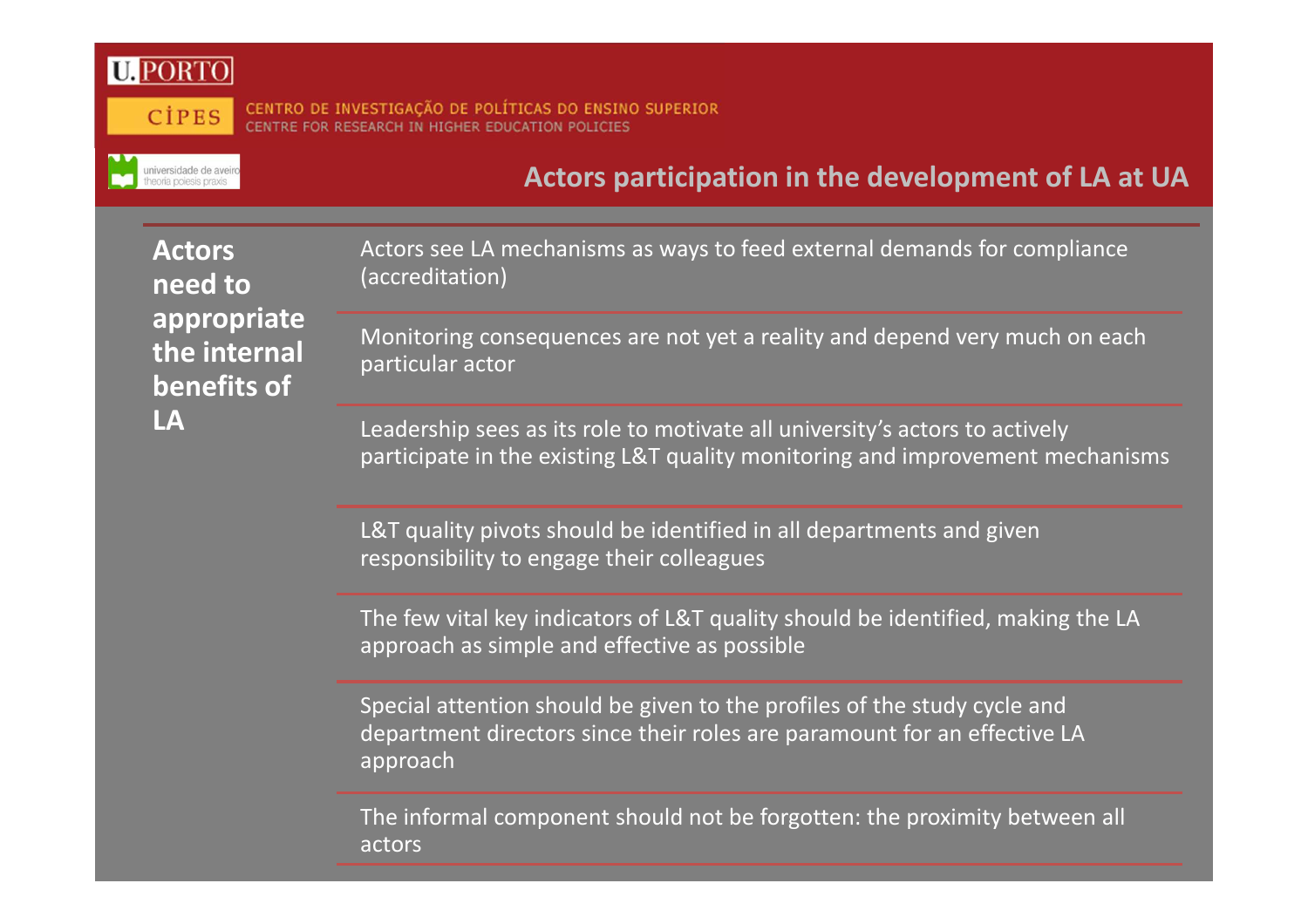

universidade de avei

CENTRO DE INVESTIGAÇÃO DE POLÍTICAS DO ENSINO SUPERIOR CENTRE FOR RESEARCH IN HIGHER EDUCATION POLICIES

### **Ethical framework and policy for UA**

| UA has the<br>necessary<br>ethical<br>framework | Concerns exist with privacy and anonymity regarding data collection and analysis |
|-------------------------------------------------|----------------------------------------------------------------------------------|
| for a LA                                        | Regulation exist that enforce UA ethical policies and allow for transparency and |
| approach                                        | dissemination of information; there is an Ethics Council                         |

UA has a responsible person in charge of data protection for the whole institution and data protection pivots in each department – national legislation on personal data protection

Access controls for each stakeholder exist and are considered adequate by FG participants

Students do not feel as abusive or intrusive the data the university now collects about them but, refer that only treated and aggregated data on students should be available to support L&T improvement mechanisms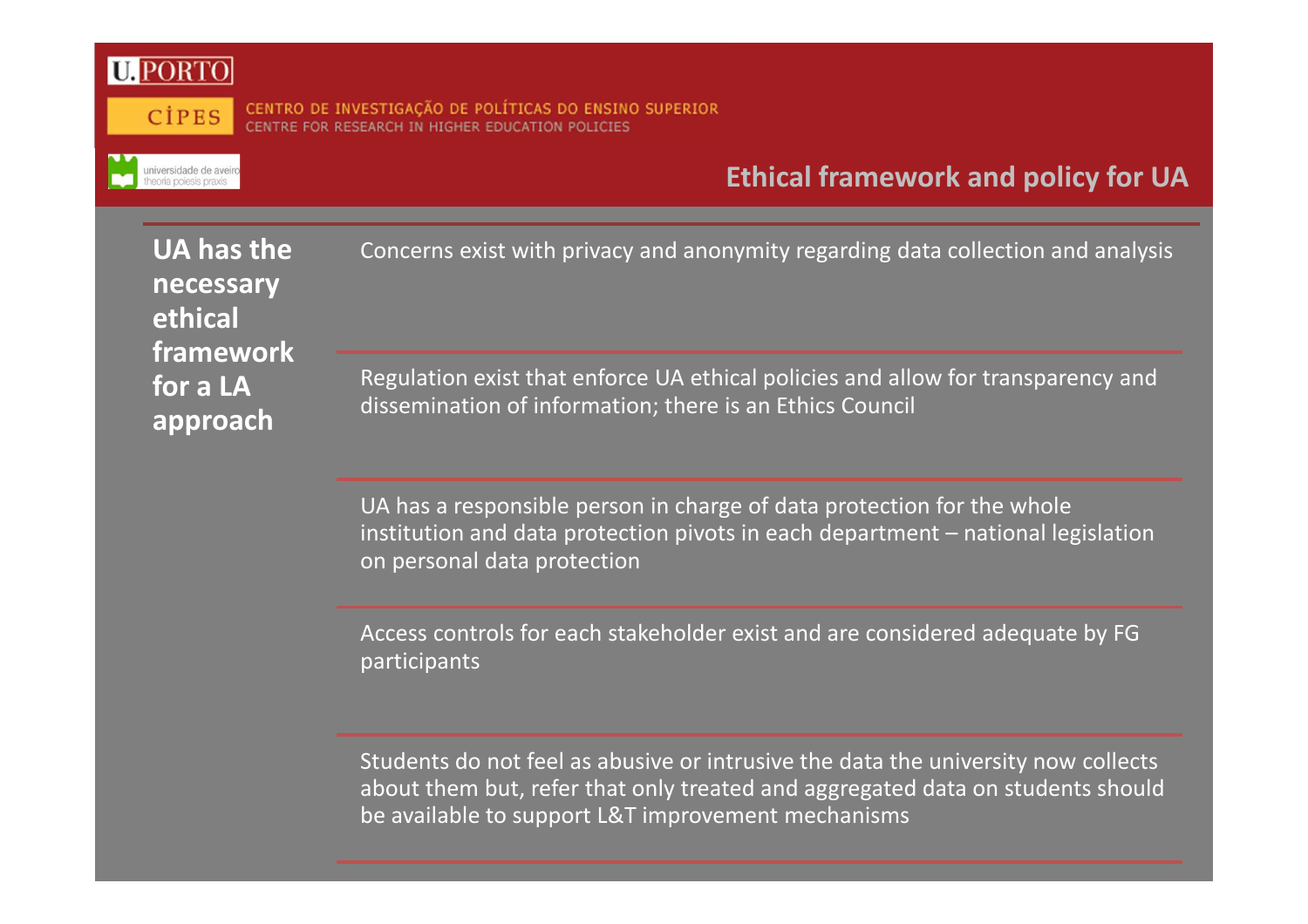

universidade de aveiro<br>theoria poiesis praxis

CENTRO DE INVESTIGAÇÃO DE POLÍTICAS DO ENSINO SUPERIOR CENTRE FOR RESEARCH IN HIGHER EDUCATION POLICIES



- Relevant LA processes are in place and allow identifying students' academic path, helping to prevent failures
- All existent L&T quality monitoring mechanisms are useful to support and legitimise decision-making The SubGQ UC allows to establish profiles of courses and teachers
- The actors' role when holding decision making responsibilities

### **Weaknesses**

Students' participation is still rather low and they do not fully experience the practical consequences of LA Deficient perception of the relevance of data collection and analysis for managing the university Deficit of integration of information and data platforms and processes into the actual L&T work processes Still difficult to implement a fully-fledged LA approach: not enough data collected regarding students emotional dimensions nor graduates' success Just collecting data and information per se is not enough for improvement to happen

### **Opportunities**

Communication to students and teachers about LA importance and its results should be emphasized Performance deficits and best practices can be used as inputs for self-improvement Existent mechanisms in the university to monitor L&T are an opportunity for its quality improvement LA provides the possibility of knowing in real time the student's academic path, being able to positively constrain their future path in order to promote academic success

### **Threats**

Great amount of data collected on all university actors might be too intrusive, although perceived as very useful in many ways Excessive control of the life and academic path of each individual student might be possibly unethical When data says "we are good", the risk is that we stop trying to get better Danger of overemphasising data and information and take them as the only measure of L&T quality Danger to resort to the data and information which are easier to collect and analyse, irrespective of its relevance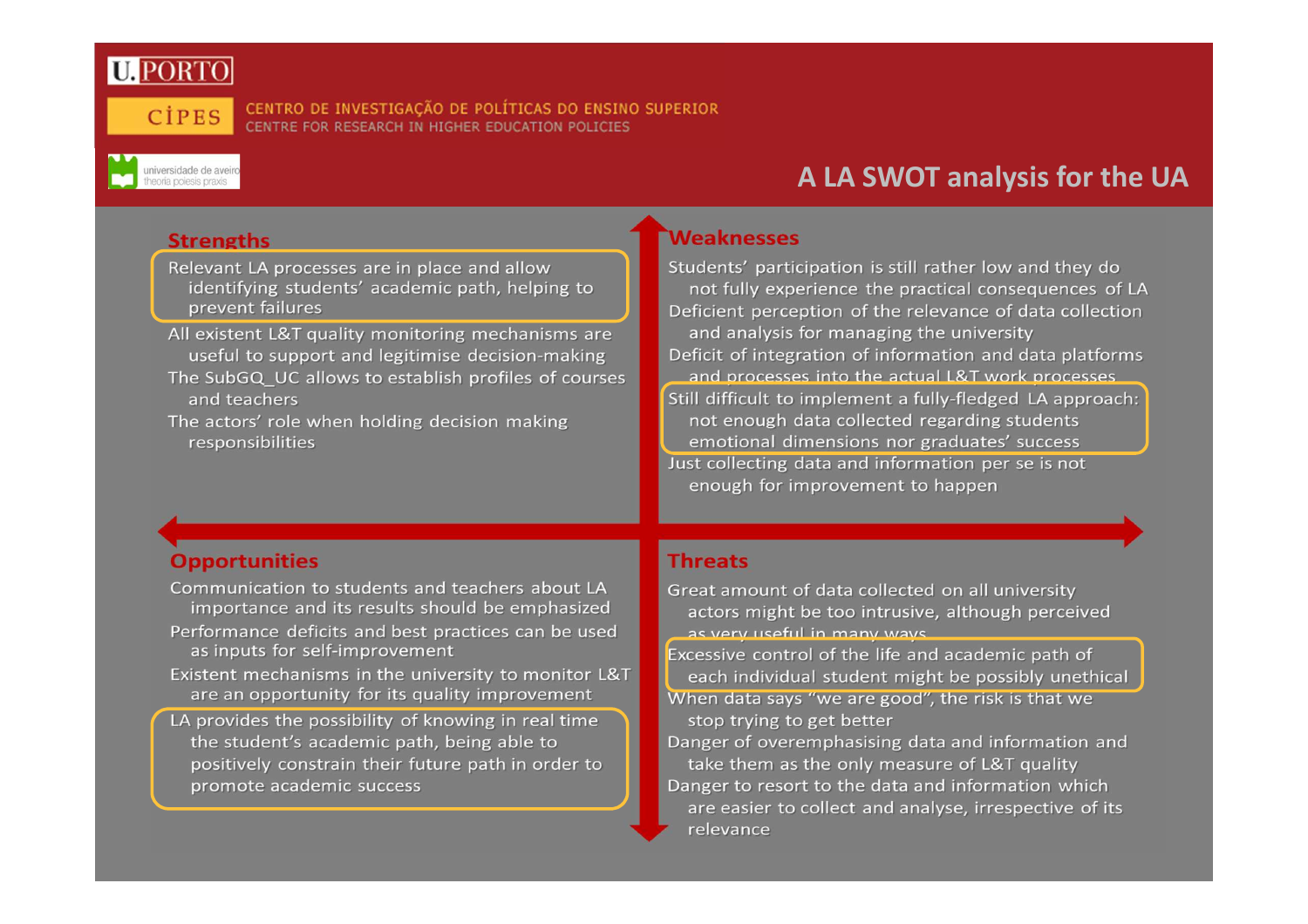

universidade de aveiro<br>theoria poiesis praxis

CENTRO DE INVESTIGAÇÃO DE POLÍTICAS DO ENSINO SUPERIOR CENTRE FOR RESEARCH IN HIGHER EDUCATION POLICIES

### **Concluding Remarks**



There are a **series of mechanisms at UA that allow the measurement, collection, analysis and reporting of data** about learners and their contexts, **leading to concrete actions and decision making**.

> The LA approach is **still too much focused on traditional data** and does not fully include the prediction of students' success based on their characteristics or pass history. Almost no fluid data is used.

The UA LA approach is **still in its first phase** and **very much intertwined with university's QM** approach.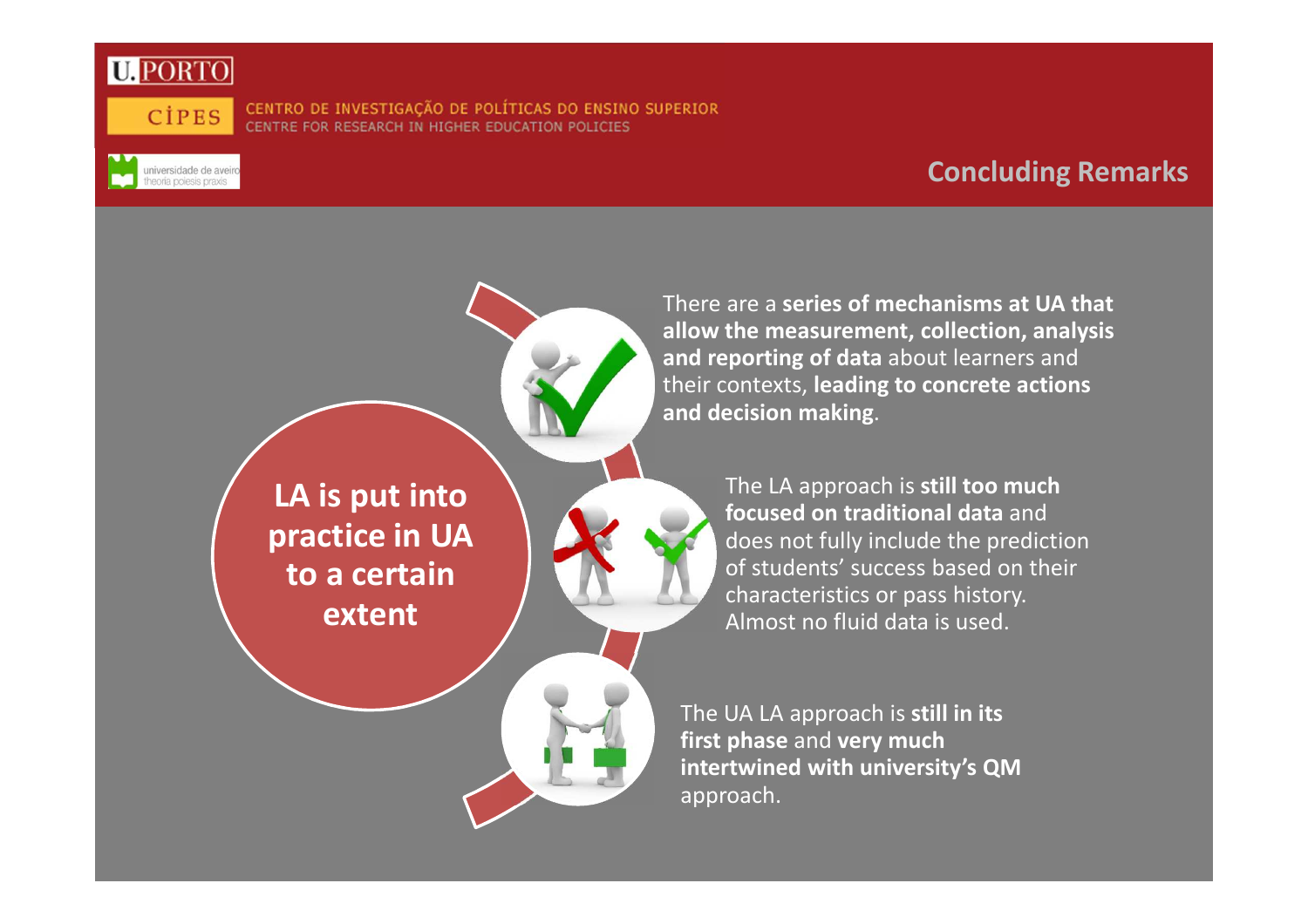



universidade de aveiro

CENTRO DE INVESTIGAÇÃO DE POLÍTICAS DO ENSINO SUPERIOR<br>CENTRE FOR RESEARCH IN HIGHER EDUCATION POLICIES

### **Concluding Remarks**

### **QM systems**

- **•** Reality in European HE systems  $\Box$
- • Responsible ways for HEIs to act regarding L&T quality assurance and improvement



- The UA case shows that the institutions' QM systems can lead to the implementation or further development of LA approaches
- But LA can also be a relevant contributor since students' success prediction can lead to the development of L&T innovative approaches